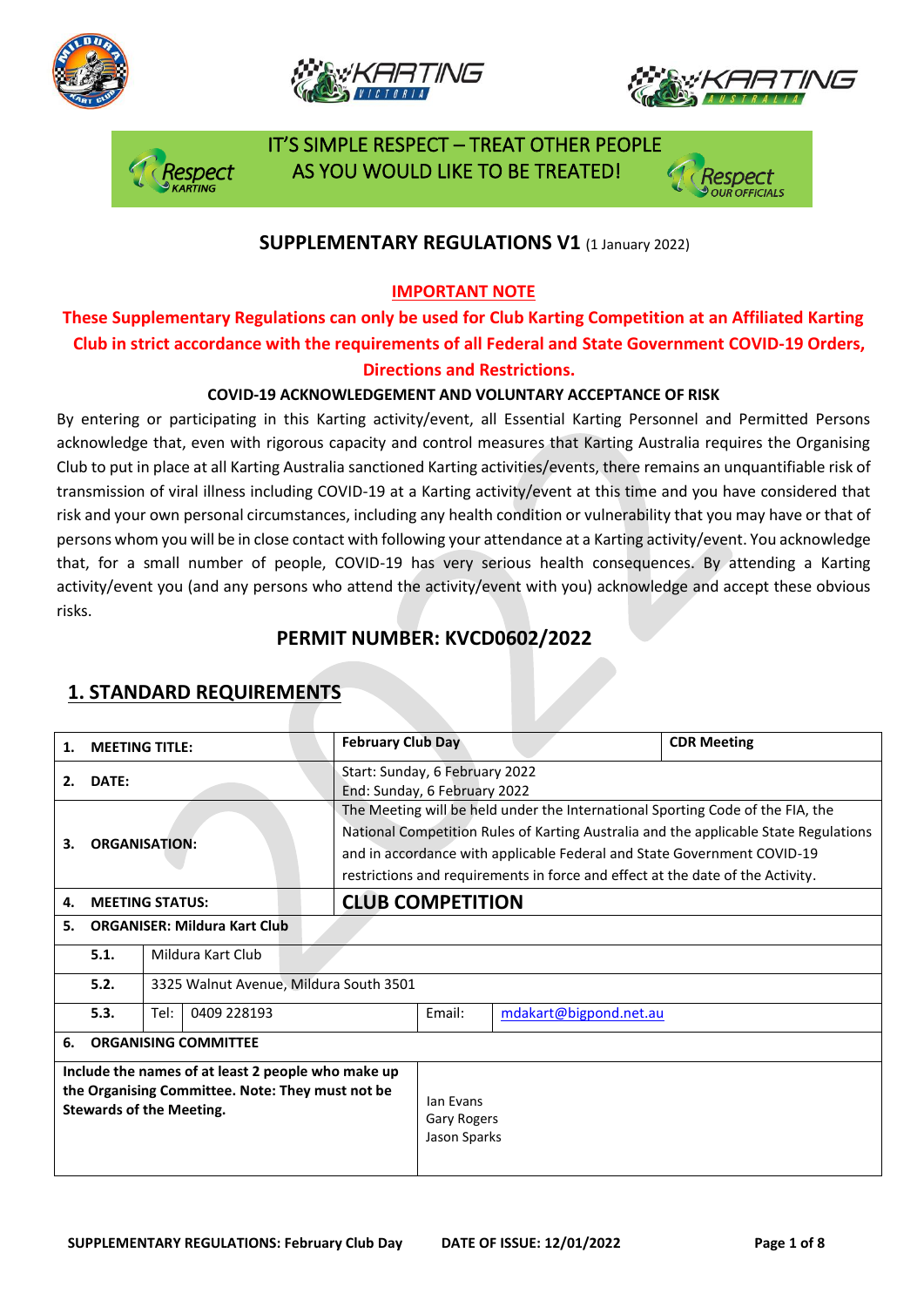







# IT'S SIMPLE RESPECT – TREAT OTHER PEOPLE Respect AS YOU WOULD LIKE TO BE TREATED!



| 7. ESSENTIAL OFFICIALS (Ref: General Rules Chapter 7 Rule 4 - "Essential Officials")             |                                              |  |  |  |  |
|--------------------------------------------------------------------------------------------------|----------------------------------------------|--|--|--|--|
| <b>Stewards of The Meeting</b><br>Note: Chief Steward Must be Grade 3 or Higher                  | Les O'Connor (Chief Steward)                 |  |  |  |  |
| Clerk of the Course                                                                              | Kay O'Connor                                 |  |  |  |  |
| Note: Up to 35 Entries May be Grade 4 or Higher. More than 35 Entries* Must be Grade 3 or Higher |                                              |  |  |  |  |
| * See General Rules Chapter 7 Rule 4 Guidance Note 2                                             |                                              |  |  |  |  |
| Chief Scrutineer: May be Grade 4 or Higher                                                       | Michael Lanza                                |  |  |  |  |
| Chief Timekeeper:                                                                                | Melissa Davies and assistant                 |  |  |  |  |
| <b>Emergency and Medical Services:</b>                                                           | <b>Andrew Mentiplay</b>                      |  |  |  |  |
| <b>OTHER OFFICIALS</b><br>8.                                                                     |                                              |  |  |  |  |
| <b>Assistant Clerk Of The Course:</b>                                                            | <b>Gary Rogers</b>                           |  |  |  |  |
| Starter                                                                                          | Ross Gathercole                              |  |  |  |  |
| <b>Scales Marshal</b>                                                                            | <b>Robert Klarich</b>                        |  |  |  |  |
| <b>Grid Marshal</b>                                                                              | Robbie Chamberlain                           |  |  |  |  |
| Secretary of the Meeting                                                                         | Jason Sparks                                 |  |  |  |  |
| Timekeeper                                                                                       | Melissa Davies and assistant                 |  |  |  |  |
| <b>CIRCUIT DETAILS</b><br>9.                                                                     |                                              |  |  |  |  |
| <b>Circuit Name:</b>                                                                             | Mildura Kart Raceway                         |  |  |  |  |
| <b>Circuit Address:</b>                                                                          | 3325 Walnut Avenue, Mildura South, 3501, Vic |  |  |  |  |
| <b>Track Length:</b>                                                                             | 801 Metres                                   |  |  |  |  |
| <b>Direction Of Racing:</b>                                                                      | Anti Clockwise                               |  |  |  |  |
| <b>Track Density:</b>                                                                            | 32                                           |  |  |  |  |
| <b>Notice Board:</b>                                                                             | Next to the race secretary box               |  |  |  |  |
| <b>Stewards Office:</b>                                                                          | Behind race secretary office                 |  |  |  |  |
| <b>Mechanical Breakdown Lane:</b>                                                                | Will Not be in use at this Meeting.          |  |  |  |  |
| Parc Fermé:                                                                                      | In-grid, Scales shed & behind scales shed    |  |  |  |  |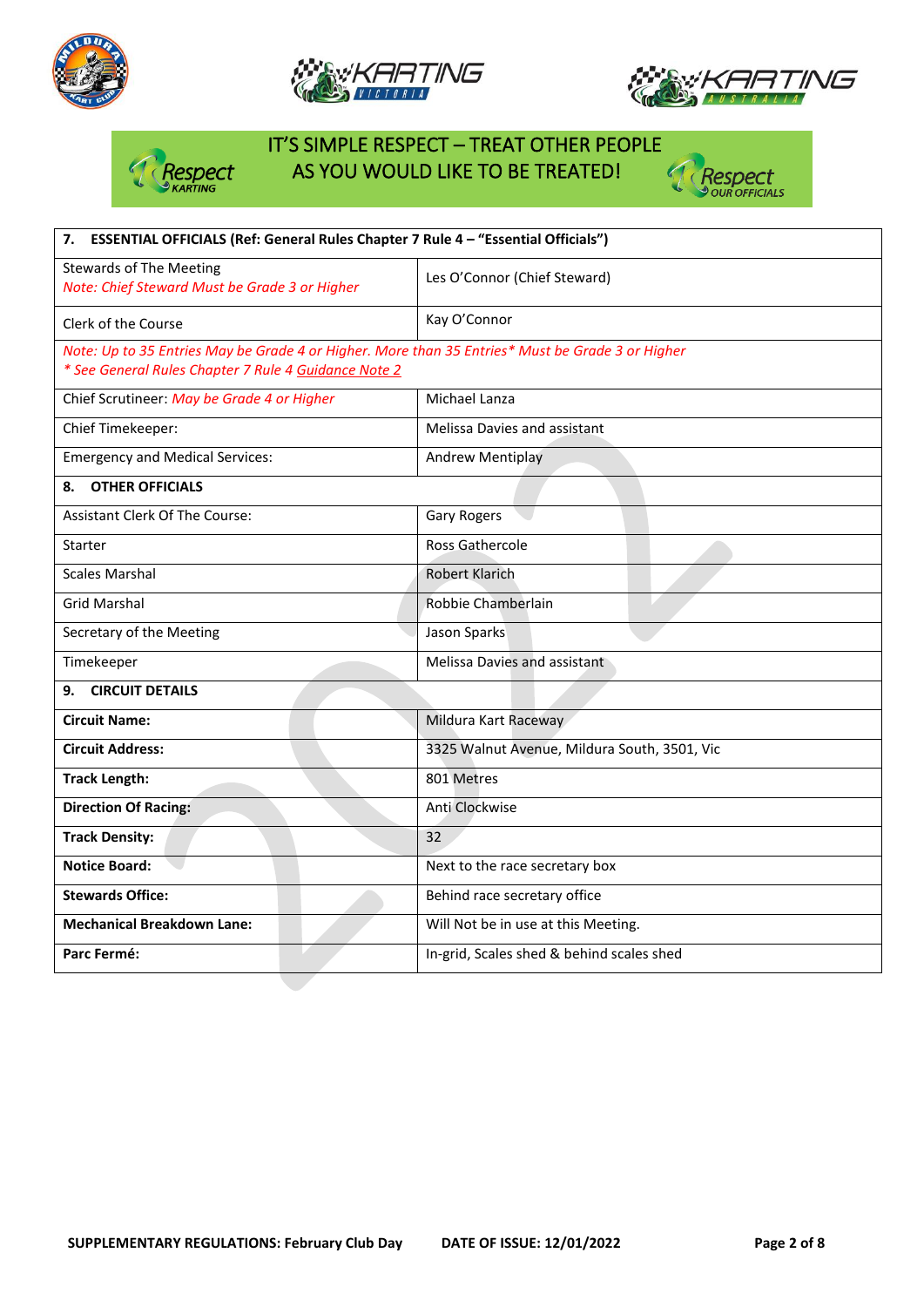







# IT'S SIMPLE RESPECT – TREAT OTHER PEOPLE **Dect AS YOU WOULD LIKE TO BE TREATED!**



## **2. ADMINISTRATION**

| 1.                                                                                                               | Anyone that holds a KA karting licence may compete at club events                                  |                                                                                                                          |                  |                                                                                         |                                                                                     |  |  |
|------------------------------------------------------------------------------------------------------------------|----------------------------------------------------------------------------------------------------|--------------------------------------------------------------------------------------------------------------------------|------------------|-----------------------------------------------------------------------------------------|-------------------------------------------------------------------------------------|--|--|
| 2.                                                                                                               | The Club must maintain a register of all permitted persons who enter the Circuit for the<br>Event. |                                                                                                                          |                  |                                                                                         |                                                                                     |  |  |
| 3.                                                                                                               |                                                                                                    |                                                                                                                          |                  | The number of entries in the Event is strictly limited by Government Directions/Orders. |                                                                                     |  |  |
|                                                                                                                  |                                                                                                    |                                                                                                                          |                  |                                                                                         | Pre-entry for the Event is essential. There will be NO ENTRIES ACCEPTED ON THE DAY. |  |  |
|                                                                                                                  |                                                                                                    |                                                                                                                          |                  |                                                                                         | The Competition Groups listed below are permitted to compete at this Meeting.       |  |  |
| <b>COMPETITION GROUPS</b><br>4.                                                                                  |                                                                                                    | Competition Group names as listed in the 2022 Australian Karting Manual Competition                                      |                  |                                                                                         |                                                                                     |  |  |
|                                                                                                                  |                                                                                                    | Rules Chapter 5 Rule 7 must be used.                                                                                     |                  |                                                                                         |                                                                                     |  |  |
|                                                                                                                  |                                                                                                    | See the Important Notes for Clubs About 4SS Racing (Class Rules, Chapter 20)                                             |                  |                                                                                         |                                                                                     |  |  |
| <b>Competition Group</b>                                                                                         |                                                                                                    | <b>Eligible Classes for each Competition Group</b>                                                                       |                  |                                                                                         |                                                                                     |  |  |
| Cadet                                                                                                            |                                                                                                    | Cadet 9                                                                                                                  | Cadet 12         | Cadet 4SS                                                                               | <b>NOTE: Cadet 9 and Cadet 4SS MUST be</b><br>arranged behind Cadet 12.             |  |  |
| <b>Junior (Lower Performance)</b>                                                                                |                                                                                                    | KA4                                                                                                                      | Light and Heavy  |                                                                                         |                                                                                     |  |  |
| <b>Junior (Higher Performance)</b>                                                                               |                                                                                                    | KA3                                                                                                                      |                  |                                                                                         |                                                                                     |  |  |
| <b>Senior 4 Stroke</b>                                                                                           |                                                                                                    | 4SS Senior                                                                                                               |                  |                                                                                         |                                                                                     |  |  |
| <b>Senior (Lower Performance)</b>                                                                                |                                                                                                    |                                                                                                                          | Light and Medium |                                                                                         | Victorian Combined Light, Medium,                                                   |  |  |
|                                                                                                                  |                                                                                                    | KA3                                                                                                                      |                  |                                                                                         | and Masters                                                                         |  |  |
| <b>Senior TaG</b>                                                                                                |                                                                                                    | TaG 125                                                                                                                  |                  | Light and Heavy                                                                         | X30                                                                                 |  |  |
| $\bullet$                                                                                                        |                                                                                                    | Should any Competition Group reach 80% of the Track Density, the Classes in that Competition Group may be split into two |                  |                                                                                         |                                                                                     |  |  |
| (2) groups.                                                                                                      |                                                                                                    |                                                                                                                          |                  |                                                                                         |                                                                                     |  |  |
| <b>ENTRIES</b><br>5.                                                                                             |                                                                                                    |                                                                                                                          |                  |                                                                                         |                                                                                     |  |  |
| 2.1 ENTRIES OPEN:                                                                                                | 12/01/2022                                                                                         |                                                                                                                          |                  |                                                                                         |                                                                                     |  |  |
| 2.2 ENTRIES CLOSE:                                                                                               |                                                                                                    | A minimum of one (2) day prior to the commencement of the Meeting 11.59pm 4/02/2022 NO LATE                              |                  |                                                                                         |                                                                                     |  |  |
|                                                                                                                  |                                                                                                    | <b>ENTRIES ACCEPTED.</b>                                                                                                 |                  |                                                                                         |                                                                                     |  |  |
| 2.4 ENTRIES CLOSE:                                                                                               |                                                                                                    | 11.59pm 4/02/2022                                                                                                        |                  |                                                                                         |                                                                                     |  |  |
| <b>ENTRY FEE</b><br>6.                                                                                           |                                                                                                    |                                                                                                                          |                  |                                                                                         |                                                                                     |  |  |
| 3.1 The Entry Fee for each Competition Group at this Meeting including GST including the TDF levy is as follows: |                                                                                                    |                                                                                                                          |                  |                                                                                         |                                                                                     |  |  |
| <b>Competition Group Name</b>                                                                                    |                                                                                                    |                                                                                                                          | <b>Entry Fee</b> |                                                                                         |                                                                                     |  |  |
| All Groups                                                                                                       |                                                                                                    | \$40                                                                                                                     |                  |                                                                                         |                                                                                     |  |  |
| Cadet and Junior Groups                                                                                          | \$40                                                                                               |                                                                                                                          |                  |                                                                                         |                                                                                     |  |  |
| Senior Groups                                                                                                    |                                                                                                    | \$40                                                                                                                     |                  |                                                                                         |                                                                                     |  |  |
| Second or Third Groups Entered                                                                                   |                                                                                                    |                                                                                                                          | \$40             |                                                                                         |                                                                                     |  |  |
| <b>ENTRY PROCEDURE</b><br>7.                                                                                     |                                                                                                    |                                                                                                                          |                  |                                                                                         |                                                                                     |  |  |
| 4.1 Each Entry for this Meeting must be made using the CMS as follows:                                           |                                                                                                    |                                                                                                                          |                  |                                                                                         |                                                                                     |  |  |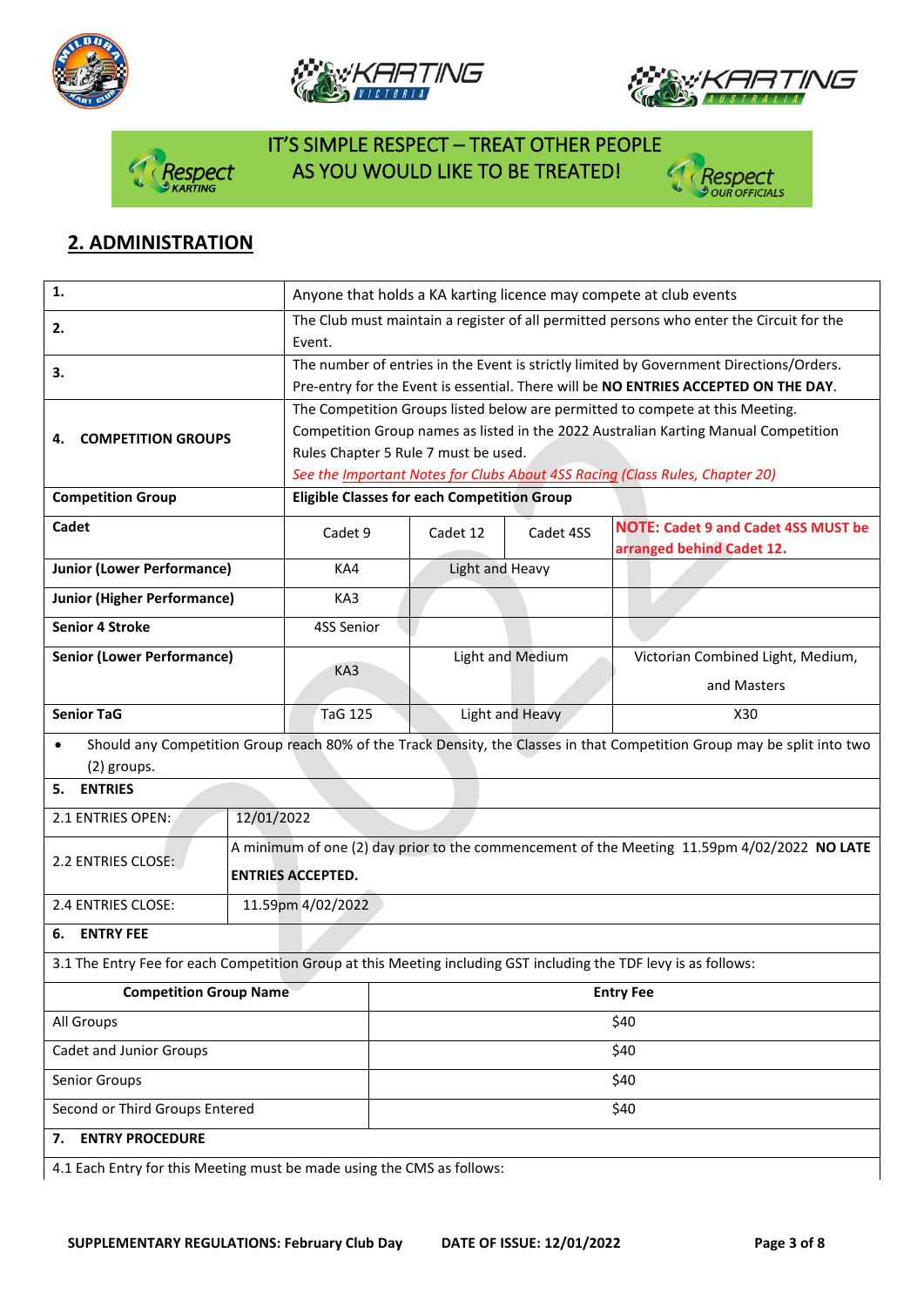





# IT'S SIMPLE RESPECT – TREAT OTHER PEOPLE AS YOU WOULD LIKE TO BE TREATED!

- Log on to your driver information vi[a http://www.karting.net.au/](http://www.karting.net.au/)
- Click on the licence and entries icon (top centre of the screen)
- Click on the "Enter a Race Meeting" icon
- Enter your log on details
- Under 'My Details' functions, choose 'Pre Enter Race Meeting'
- Choose the State in which the Meeting is being held
- Choose the Club who is the Organiser of the Meeting

4.2 Payment of the Entry Fee can be made as follows:

Credit card Payments can be made via CMS using SecurePay ONLY

#### **8. MINIMUM ENTRIES**

5.1 4 is the minimum number of pre-entries which must be received for each Competition Group.

5.2 If insufficient entries are received for a Competition Group to form in its own right, the Competition Group must be consolidated in accordance with the Competition Rules Chapter 1 – Rule 9.

#### **9. BRING A MATE SESSION**

6.1 A "Bring a Mate" session Will Not be conducted at this Meeting.

#### **10. TEAMS COMPETITION**

7.1 Teams Competition Will Not be conducted at this Meeting.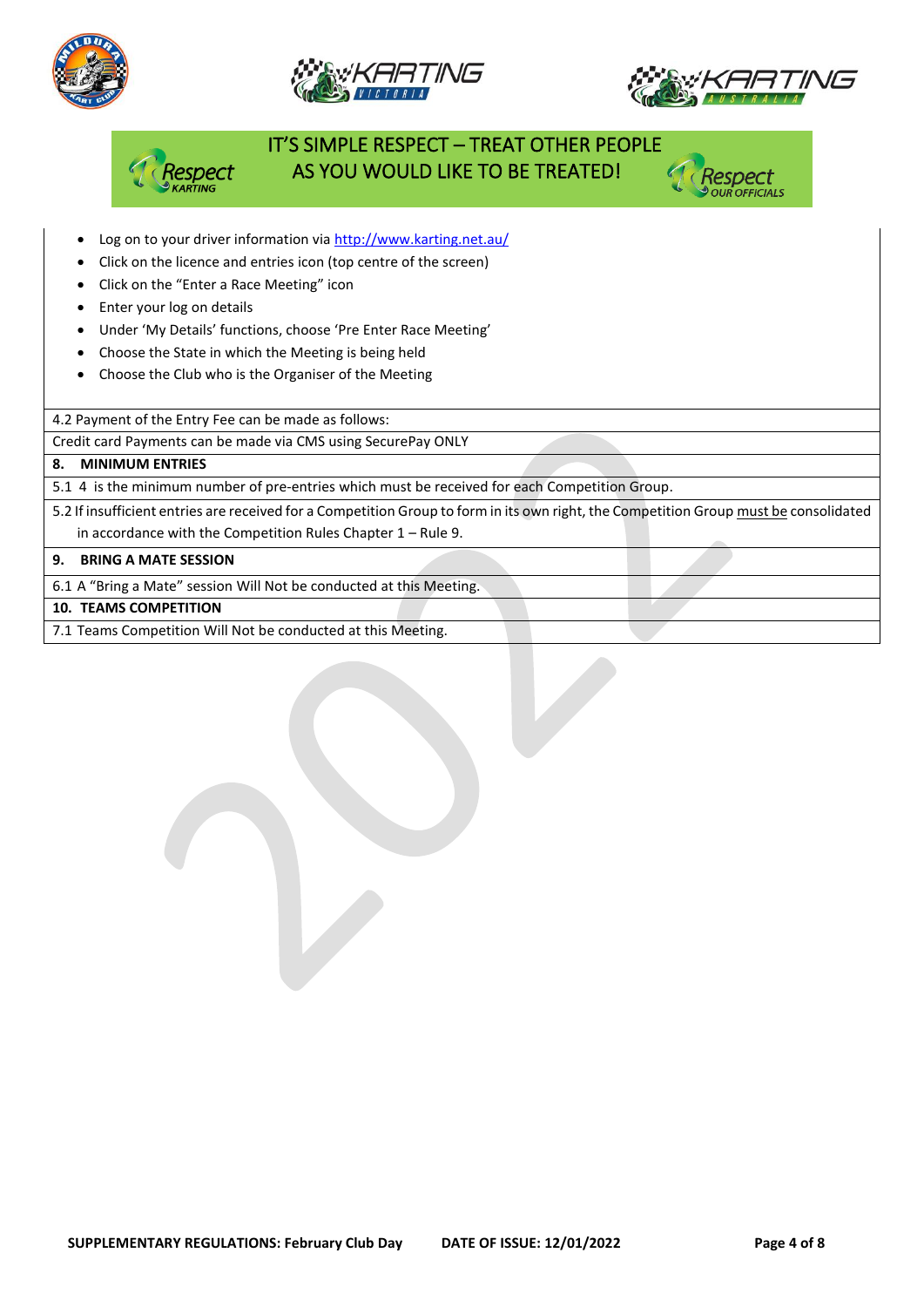







 IT'S SIMPLE RESPECT – TREAT OTHER PEOPLE **Dect AS YOU WOULD LIKE TO BE TREATED!** 



## **3. SPECIFIC COVID-19 RESTRICTION AND MITIGATION REQUIREMENTS**

**COVIDSafe ACTION PLAN** (When required at law)

The Club has completed a COVIDSafe Action Plan and submitted it to the relevant State Government Department. All actions identified as being required to be done to create a COVIDSafe Event and Club facility must be carried out prior to and during the Event.

| $\mathbf{1}$ .                                                                                                        | PERMITTED AND NON-PERMITTED PERSONS                                                                                                       |  |  |  |  |  |  |
|-----------------------------------------------------------------------------------------------------------------------|-------------------------------------------------------------------------------------------------------------------------------------------|--|--|--|--|--|--|
|                                                                                                                       | No person who has symptoms consistent with COVID-19 (this includes any fever, respiratory                                                 |  |  |  |  |  |  |
| 1.1.                                                                                                                  | symptoms, shortness of breath, sore throat, cough, lack of smell or fatigue) is permitted to attend                                       |  |  |  |  |  |  |
|                                                                                                                       | the Circuit or participate in the Event.                                                                                                  |  |  |  |  |  |  |
|                                                                                                                       | Any person who starts to feel unwell or to exhibit symptoms of COVID-19 during the Event must                                             |  |  |  |  |  |  |
| 1.2.                                                                                                                  | immediately avoid contact with all persons at the Circuit and MUST IMMEDIATELY LEAVE the                                                  |  |  |  |  |  |  |
|                                                                                                                       | Circuit.                                                                                                                                  |  |  |  |  |  |  |
|                                                                                                                       |                                                                                                                                           |  |  |  |  |  |  |
|                                                                                                                       | Note - The number chosen in 2.1 must not exceed the maximum number of people permitted to gather under State                              |  |  |  |  |  |  |
| 2.                                                                                                                    | <b>Public Health Authority Orders/Directions/Regulations.</b>                                                                             |  |  |  |  |  |  |
|                                                                                                                       | SOCIAL DISTANCING AND DENSITY REQUIRMENTS                                                                                                 |  |  |  |  |  |  |
| 2.1.<br>Essential Karting Personnel and Permitted Persons are not permitted to gather in groups greater than Choose a |                                                                                                                                           |  |  |  |  |  |  |
|                                                                                                                       | number while in attendance at the Event. (Delete if no limit on Group size by the State Government required)                              |  |  |  |  |  |  |
| 2.2.                                                                                                                  | Government prescribed Social Distancing measures must always be observed.                                                                 |  |  |  |  |  |  |
| 2.3.                                                                                                                  | The use by Permitted Persons of any indoor facilities is strictly limited by the Density Quotient of the room as included                 |  |  |  |  |  |  |
| 2.4.                                                                                                                  | in the Club's COVIDSafe Action Plan.                                                                                                      |  |  |  |  |  |  |
|                                                                                                                       | Event must fully<br>comply with all<br>State Public Health<br>Food service provided at the<br>Authority<br>Orders/Directions/Regulations. |  |  |  |  |  |  |
|                                                                                                                       | Hand Hygiene must be available at all food service outlets.<br>$\bullet$                                                                  |  |  |  |  |  |  |
|                                                                                                                       | Regular cleaning in accordance with the Club's COVIDSafe Action Plan MUST be carried out throughout the Event.<br>$\bullet$               |  |  |  |  |  |  |
| 3.                                                                                                                    | <b>Check In Requirements</b>                                                                                                              |  |  |  |  |  |  |
|                                                                                                                       | All Attendees MUST complete and submit the Karting Australia COVID-19 Declaration, or the compulsory State                                |  |  |  |  |  |  |
| 3.1                                                                                                                   | Government issued QR Code Check-In (delete which is not relevant) upon arrival at the venue if required by the                            |  |  |  |  |  |  |
|                                                                                                                       | <b>State or Federal Government.</b>                                                                                                       |  |  |  |  |  |  |
| 4.                                                                                                                    | HYGIENE FACILITIES - TOILET/WASHROOM FACILITIES and HAND SANITISER                                                                        |  |  |  |  |  |  |
| 4.1                                                                                                                   | The Club is required to provide facilities to ensure general and sensible hygiene practices are maintained.                               |  |  |  |  |  |  |
| 4.2                                                                                                                   | Toilet and washroom facilities at the Circuit must be open and available for use.                                                         |  |  |  |  |  |  |
|                                                                                                                       | Washroom facilities must be properly equipped with liquid soap, running water and either air hand driers or paper                         |  |  |  |  |  |  |
| 4.3                                                                                                                   | towels.                                                                                                                                   |  |  |  |  |  |  |
|                                                                                                                       | The toilets and washroom facilities must be cleaned at least once during the day or as otherwise required in<br>$\bullet$                 |  |  |  |  |  |  |
|                                                                                                                       | accordance with the Club's COVIDSafe Action Plan                                                                                          |  |  |  |  |  |  |
|                                                                                                                       | It is strongly recommended that Essential Karting Personnel and Permitted Persons bring their own supply of hand                          |  |  |  |  |  |  |
| 4.4                                                                                                                   | sanitiser for use in accordance with government recommendations in addition to hand sanitiser that is supplied by the                     |  |  |  |  |  |  |
|                                                                                                                       | Club.                                                                                                                                     |  |  |  |  |  |  |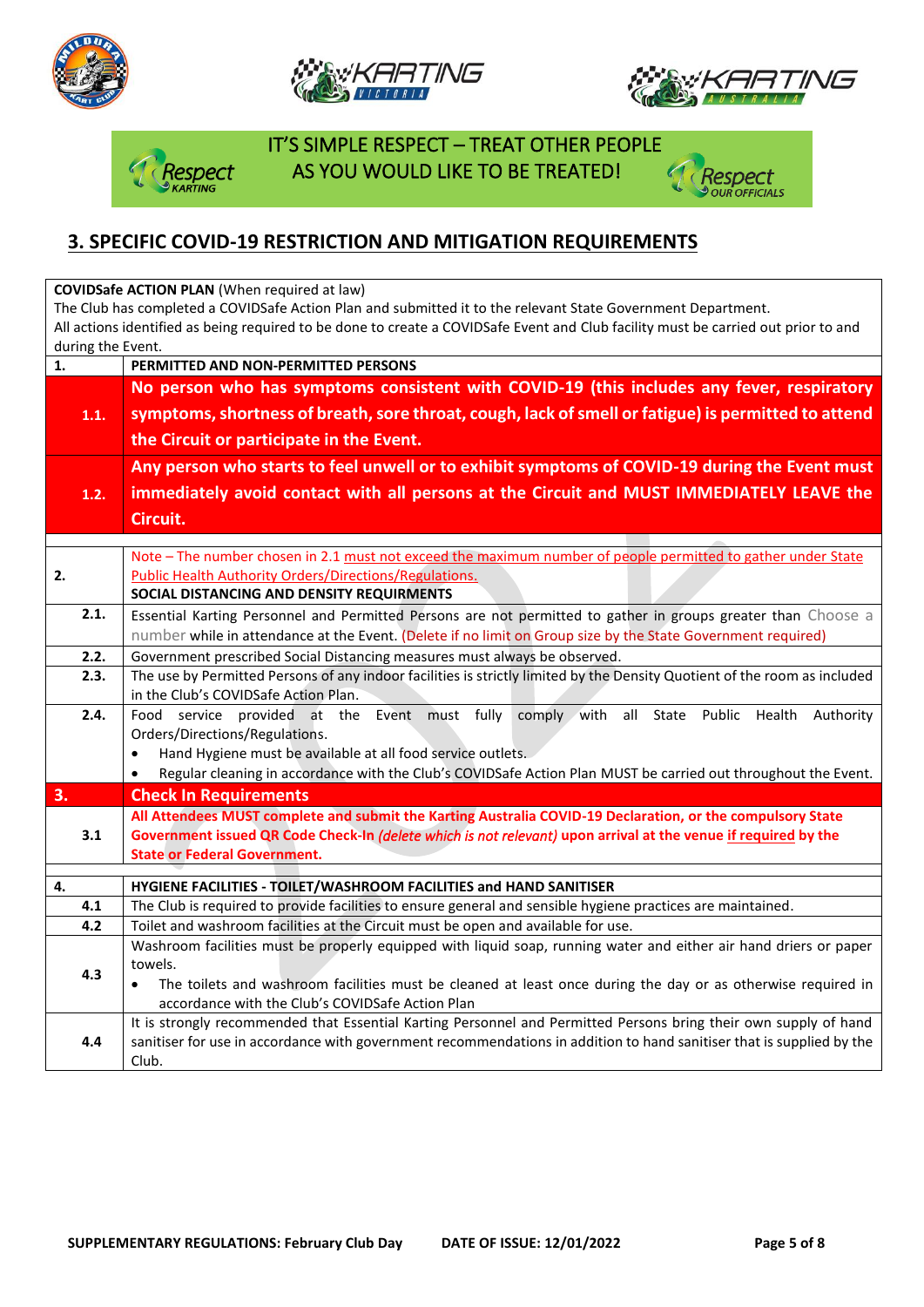







# IT'S SIMPLE RESPECT – TREAT OTHER PEOPLE spect AS YOU WOULD LIKE TO BE TREATED!



## **4. COMPETITION**

| 1.                     | <b>FORMAT OF RACING - CLUB COMPETITION GROUPS</b>                                                                  |                                                                                                   |              |   |                                                                                                              |   |  |
|------------------------|--------------------------------------------------------------------------------------------------------------------|---------------------------------------------------------------------------------------------------|--------------|---|--------------------------------------------------------------------------------------------------------------|---|--|
| 1.1                    | 2 Practice session/s of 6 minutes will be held.<br><b>Practice</b>                                                 |                                                                                                   |              |   |                                                                                                              |   |  |
|                        |                                                                                                                    | There Will be Timed Qualifying at this Event.                                                     |              |   |                                                                                                              |   |  |
| $1.2$                  | Qualifying                                                                                                         | There will be one (1) Qualifying session of 6 minutes                                             |              |   |                                                                                                              |   |  |
|                        |                                                                                                                    | If Timed Qualifying occurs (Order of Karts on the grid must be random - no high/low numbers)      |              |   |                                                                                                              |   |  |
| 1.3                    | <b>Heats &amp; Final</b>                                                                                           | The system of gridding will be in accordance with State Regulations - Club Competition Format No. |              |   |                                                                                                              |   |  |
| <b>DISTANCES</b><br>2. |                                                                                                                    |                                                                                                   |              |   |                                                                                                              |   |  |
| Heat 1                 |                                                                                                                    | 8                                                                                                 | Heat 2       | 8 | Heat 3                                                                                                       | 8 |  |
| Heat 4                 |                                                                                                                    | 8                                                                                                 | <b>Final</b> | 8 |                                                                                                              |   |  |
| з.                     | <b>ACCESS TO CIRCUIT</b>                                                                                           |                                                                                                   |              |   |                                                                                                              |   |  |
| 3.1                    |                                                                                                                    | Competitors will be permitted to enter the Circuit from 8am on 6/02/2022                          |              |   |                                                                                                              |   |  |
| 4.                     | <b>DRIVERS BRIEFING</b>                                                                                            |                                                                                                   |              |   |                                                                                                              |   |  |
| 4.1                    |                                                                                                                    |                                                                                                   |              |   | Drivers Briefing notes will be advised in an electronic format OR over the PA system to all Competitors. Any |   |  |
|                        |                                                                                                                    | questions should be directed to the Chief Steward prior to the start of Competition.              |              |   |                                                                                                              |   |  |
| 5.                     | <b>SCRUTINEERING</b>                                                                                               |                                                                                                   |              |   |                                                                                                              |   |  |
| 5.1                    | All Competitors will be required to complete an electronic Scrutineering Form                                      |                                                                                                   |              |   |                                                                                                              |   |  |
|                        | https://kartingaustralia.wufoo.com/forms/ka-scrutineering-record-mildura/                                          |                                                                                                   |              |   |                                                                                                              |   |  |
| 5.2                    | This form will be submitted to the Race Secretary in an electronic format.                                         |                                                                                                   |              |   |                                                                                                              |   |  |
| 5.3                    | Scrutineering Stickers will be available for collection                                                            |                                                                                                   |              |   |                                                                                                              |   |  |
| <b>FUEL</b><br>6.      |                                                                                                                    |                                                                                                   |              |   |                                                                                                              |   |  |
| 6.1                    | PULP and E10 PULP are the only fuels permitted to be used at this Meeting.                                         |                                                                                                   |              |   |                                                                                                              |   |  |
| 6.2                    | Control Fuel Will Not be used at this Meeting.                                                                     |                                                                                                   |              |   |                                                                                                              |   |  |
| <b>TIMETABLE</b><br>7. |                                                                                                                    |                                                                                                   |              |   |                                                                                                              |   |  |
| 7.1                    | Sunday 6/02/2022                                                                                                   |                                                                                                   |              |   |                                                                                                              |   |  |
|                        |                                                                                                                    | <b>TIME</b>                                                                                       |              |   | <b>ACTIVITY</b>                                                                                              |   |  |
| a)                     |                                                                                                                    | 7.00am                                                                                            |              |   | Gates open                                                                                                   |   |  |
| b)                     |                                                                                                                    | 9.00am                                                                                            |              |   | Canteen opens                                                                                                |   |  |
| c)                     |                                                                                                                    | 8.00am                                                                                            |              |   | Practice                                                                                                     |   |  |
| d)                     |                                                                                                                    | 9.30am                                                                                            |              |   | Qualifying                                                                                                   |   |  |
| e)                     | 10.30am<br>Racing                                                                                                  |                                                                                                   |              |   |                                                                                                              |   |  |
| 8.                     | <b>TROPHIES AND PRIZES</b>                                                                                         |                                                                                                   |              |   |                                                                                                              |   |  |
| 8.1                    | Trophies for the meeting will be awarded to the first three placegetters in each Class/Division. The winner of the |                                                                                                   |              |   |                                                                                                              |   |  |
|                        |                                                                                                                    |                                                                                                   |              |   |                                                                                                              |   |  |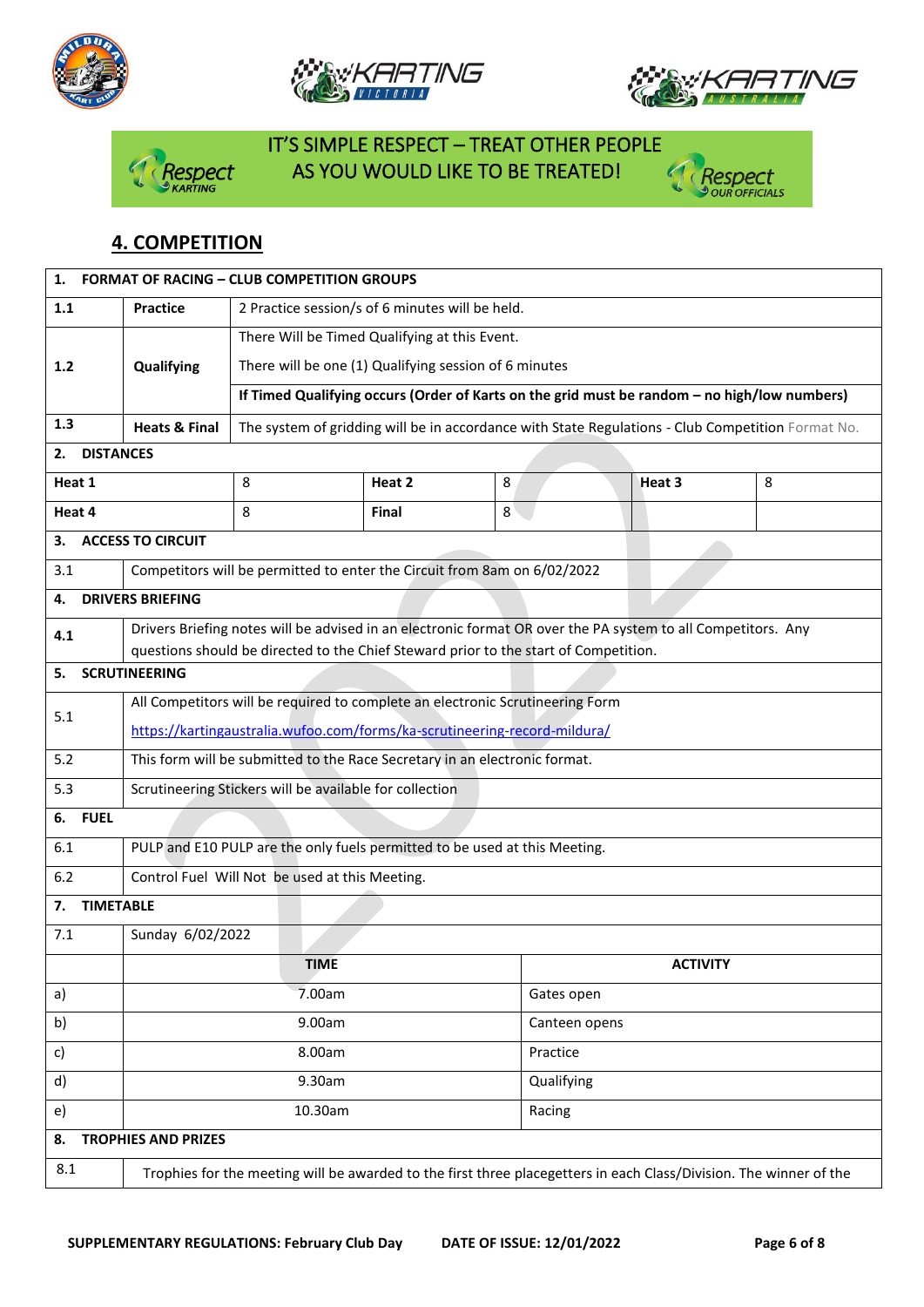







# IT'S SIMPLE RESPECT – TREAT OTHER PEOPLE AS YOU WOULD LIKE TO BE TREATED!